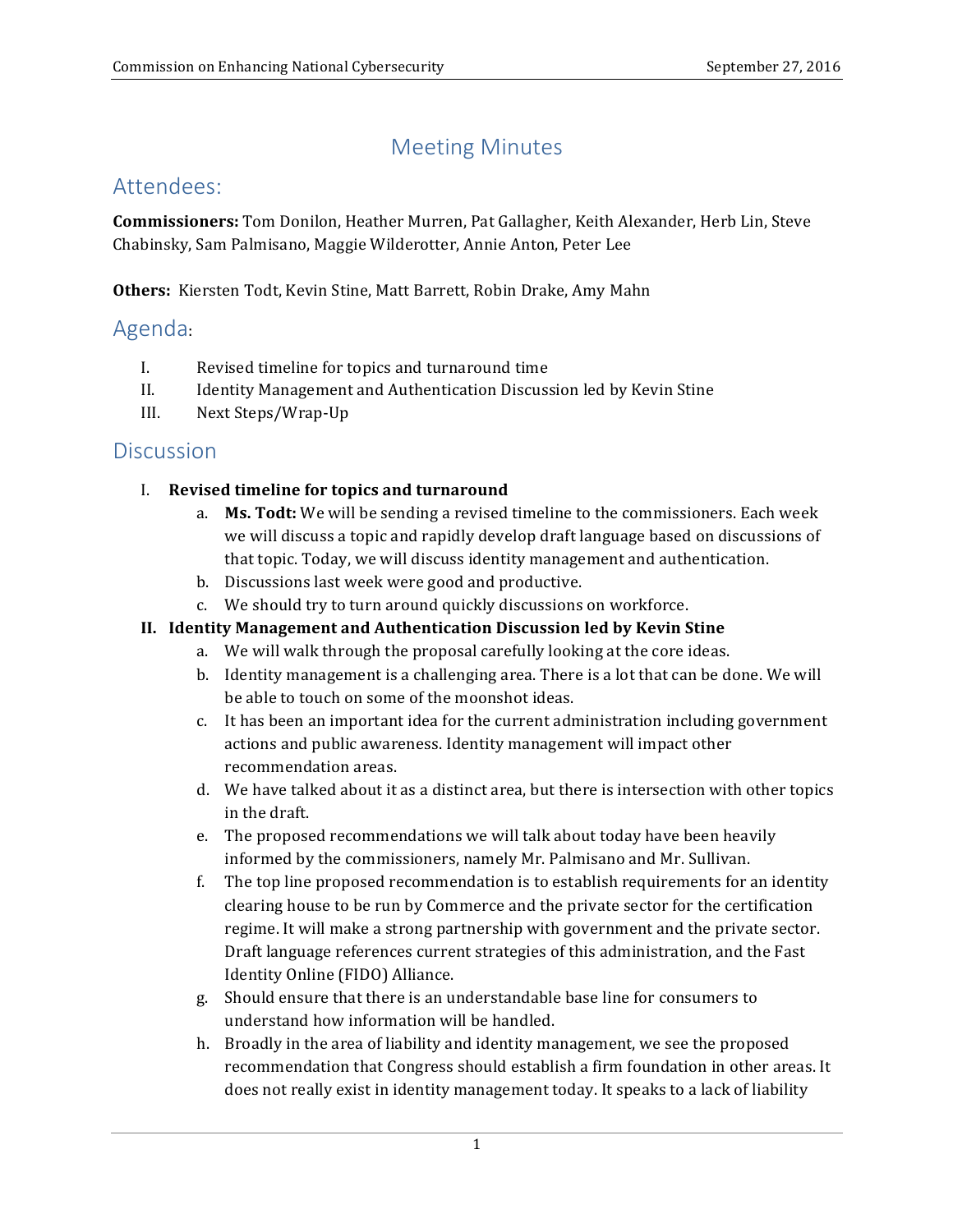standards creating a one by one organizational approach rather than a unified approach.

- i. The President will release a plan for identities. We would like to work with Mr. Sullivan to further develop. The context really focuses on providing access to government services. It calls for pilot efforts.
- individuals while they access services. We are talking not just about interoperability, but privacy and usability of the end user while they conduct any online transactions. It includes retail and government. j. The fourth area is developing privacy solutions, including limiting profiling
- k. There are a few others that reside with the identity space. Much of focus to this point has been on the identity of individuals, or individuals in organizations.
- l. There is also the importance of identity of devices. Those devices may participate in a variety of services in different ways.
	- i. We are looking at a similar model for device identity.
	- ii. There is a second piece on consumer/public awareness. Consumers are already conducting online transactions in a variety of ways.
- m. One of the major points to meeting consumer demand is greater inter-operability of different entities, retail, medical, others.
- n. Questions
	- i. Mr. Lin: From a privacy perspective, would like some discussion on whether or not trusted identities will be a mandated part. One of the concerns the privacy community has is that speaking anonymously is a big deal. It might not be taken well.
	- ii. One of the reasons we looked at the NSTIC strategy, is that there is a structure to allow for a range of transaction types, from anonymous to identified.
	- iii. Mr. Gallagher: We've talked about all these things, but we don't quite get there. What is holding us back? Is it technology, or something else?
		- 1. **Mr. Lee:** There are some technical challenges. They can be overcome with effort. There are also commercial barriers. It takes investment to own a large number of identities. It's not evident FIDO will win out on a voluntary base. What might the government want to do to increase adopt by the private sector? There are technical issues.
		- 2. Generally, there's a need to reveal the least amount of information necessary to develop trust in conducting transactions. A retail transaction requires more information to establish trust.
		- 3. Mr. Palmisano: Is the judgement that with resources and time it is solvable?
			- a. Mr. Lee: Yes, there is general agreement it is a benefit for all. Roughly speaking it resembles pre-internet days. People had their own network stacks, seeking their own value.
			- b. Standards and incentives created a unified internet. It seems similar to our idea of clearing houses.
			- c. There are some companies seeing value in offering complete anonymity. There is a commercial value in selling privacy. Companies want to know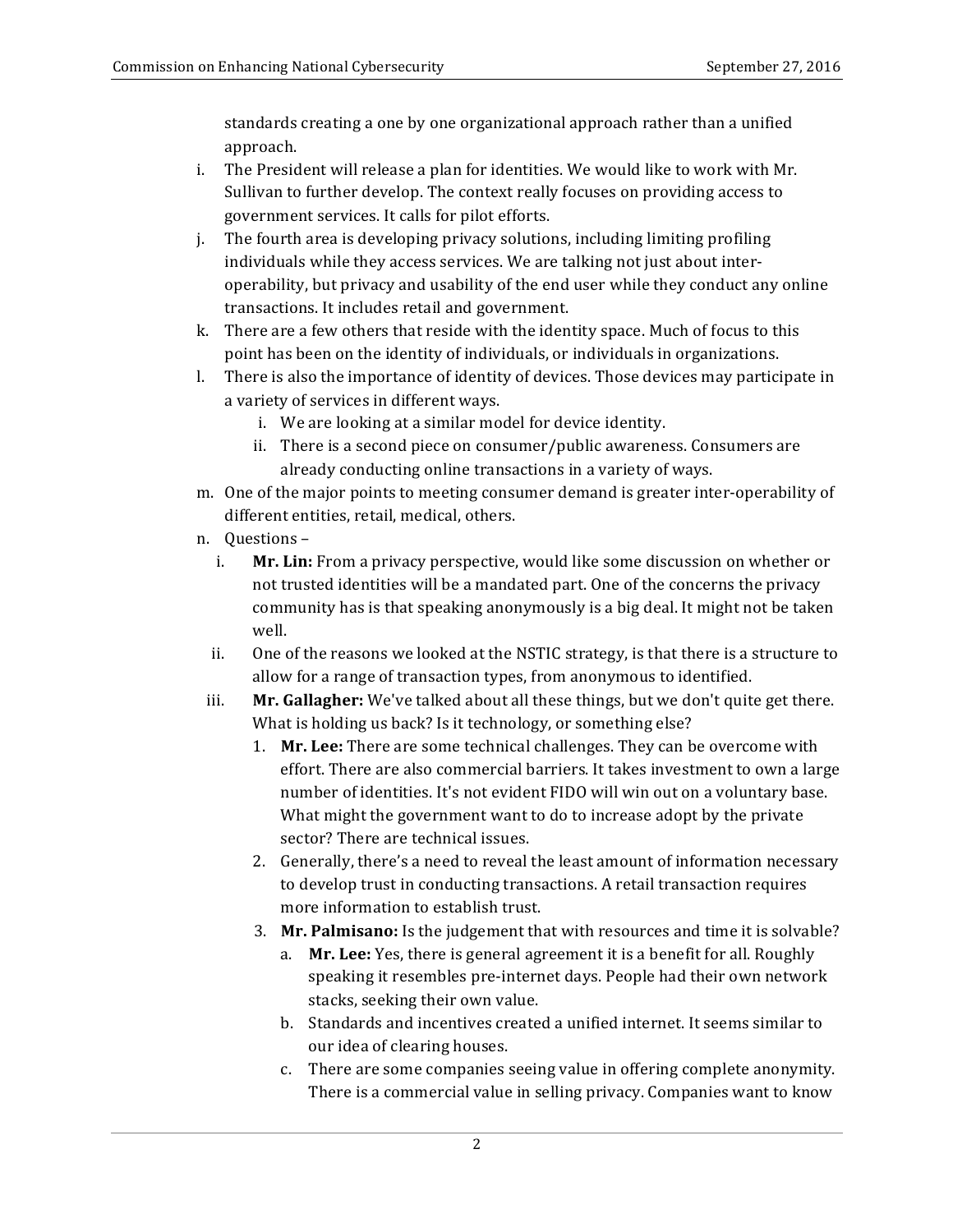customer addresses and credit card numbers while giving people a sense of control in what they release.

- d. One of the big challenges is there are two issues: one, non-spoofable identities of end points, and how to establish and manage trust relationships among end points. There are more and more wireless encrypted channels to other devices. Many devices communicate over number of devices. devices in intensive care units. They should be communicating over non-encrypted channels. It becomes difficult because of the large
- e. These are all symptoms of the tension between wanting more devices and managing trust relationships.
- iv. Have others talked about looking like we are migrating toward national identity mechanism (electronic national identity card)?
	- 1. Mr. Lin: There are no answers, but there is a concern. It has a flavor of a national identity card. Would like Ms. Anton's input on this.
	- 2. Current draft language does not appear to capture this.
	- 3. Ms. Wilderotter: It highlights how challenging this subject is. What I like is the suggestion that there are great minds out there. We don't have to solve the problem, but outline the issue and recommend the right talent together.
	- 4. **Mr. Donilon:** The report should flag the policy issues it might raise. Is there any wisdom to be gained from prior efforts? Can staff develop some analysis that might be of help?
	- 5. Jeremy Grant and Ms. Todt have spoken on this. From NIST senior people, why did NSTIC have such a difficult time getting traction? There has been a strong effort to do something on this,
		- a. Mr. Gallagher: The National Strategy for Trusted Identities in Cyberspace (NSTIC) strategy laid out a pivot to get a solution. It called for an inter-operable trust framework. It is more functional but much more complex. It includes a range of transactions and more.
		- b. Ms. Anton: There has been focus on underlying technologies that can support it. It also gets into proofing. What it did, was lay out the basic framework supported by a grant program for pilot projects. It was fairly experimental. It closely tracks to Mr. Lee's assertion that the technology is less a single point technology solution, but an interoperability solution.
		- c. There is a chicken-egg problem on who would be the first mover so that the process could unfold. It is possible some of the underlying assumption (voluntary uptake), keeps coming back as one of the failures. It may not unfold to give us a workable answer soon enough.
		- d. Mr. Lee: About Herb's national identity issue. There is the possibility of looking at this as a state issue. We have driver licenses, and voter registration. Those are not subject to hacking because there is not commercial value in them, as there is with social security numbers.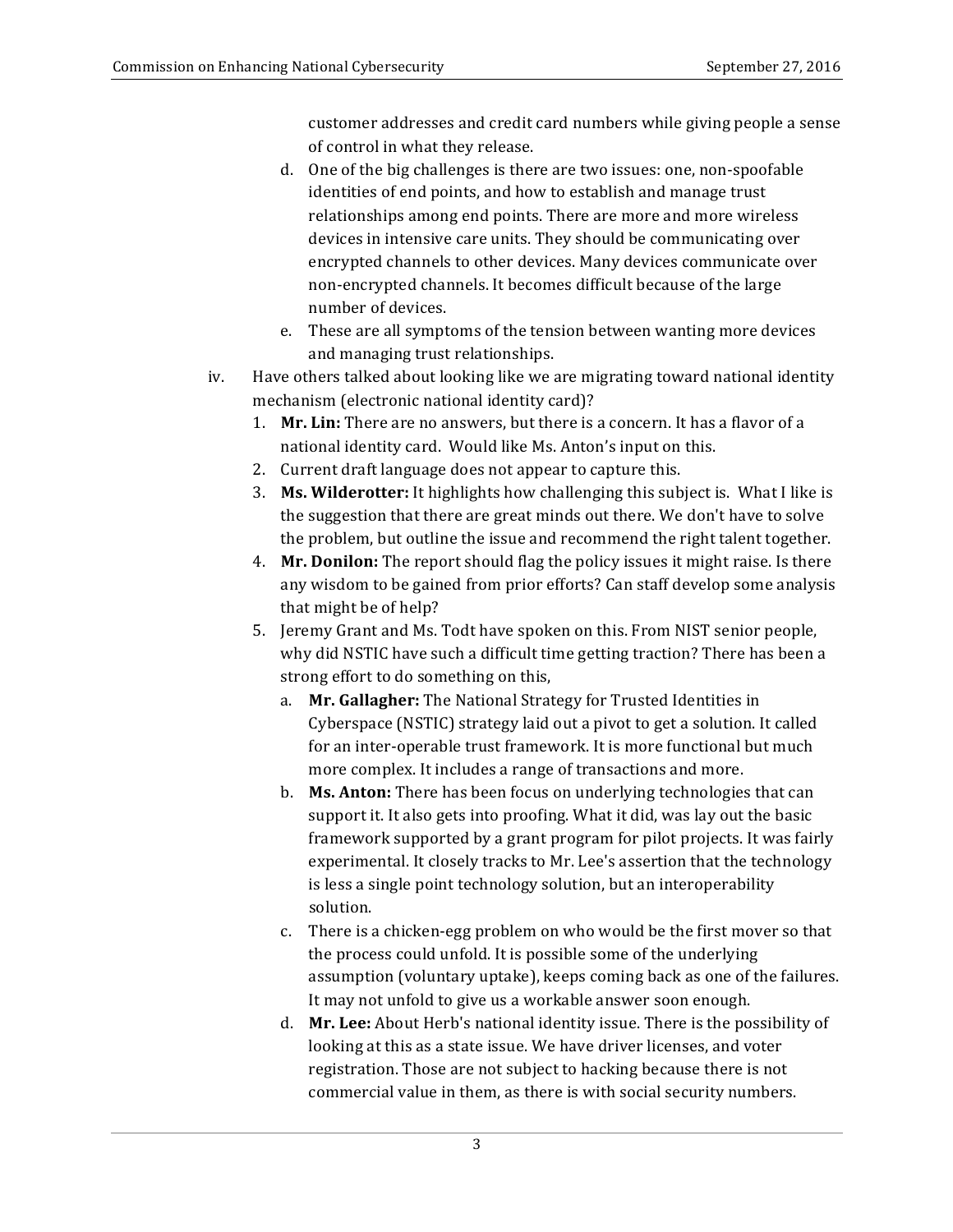When national IDs are raised, there is a question whether an alliance of state-managed IDs might be better.

- e. A lot of those come out of post 9-11 bills for stronger forms of identity. Voter ID movements have had backlash, because large segments of the population don't need that kind of credentials.
- f. **Mr. Lee:** Identity is so fundamental to secure cyberspace. We do seem to have technical ideas to consider. It would be frustrating if we could not find something to suggest.
- g. **Mr. Donilon**; As Maggie suggested, we can find a fundamental idea, and it can be laid out in a grand challenge mode. The paper has good things that can be cited.
- h. Regarding draft language showing comparison to credit card market and liability:
	- i. Mr. Stine: In today's model of credit cards, there is a shared model of liability between the consumer and the card holder.
	- ii. There is nothing similar in identity space today. The gap is the need to have that type of construct in place for identity.
	- iii. When a credit card swipes, there is private authentication. We may not have to solve every issue, only that of people using the internet.
		- 1. We may be able to write up a proposal for the commissioners on identity management that passes these kinds of things.
		- 2. **Ms. Anton:** Privacy and civil liberty concerns in this area are the largest we will encounter. We should tread cautiously. We need to determine exactly what is the problem we want to solve? There is a slippery slope in monitoring. We are suggesting creating yet another national database when we don't know this is the approach. It can promote discrimination and harassment.
		- 3. Mr. Lee: One of the President's motivations for our work was identity theft. The impact on the economy, and people's sense of safety and security is one thing we are trying to solve. There has to be some way for people to be in control of how much of their information is revealed to other parties. Personal identity information revealed to vendors should be the minimum required to do transactions.
			- a. **Mr. Lin:** What you suggest implies an equal power relationship. There may be voluntary situations, but it is not always the case. Annie has a point that must be addressed.
			- b. If we assume this is less technical, and more about business innovation.
			- c. This foundation cited in the recommendation that pools liability and defines limits for those in the eco system and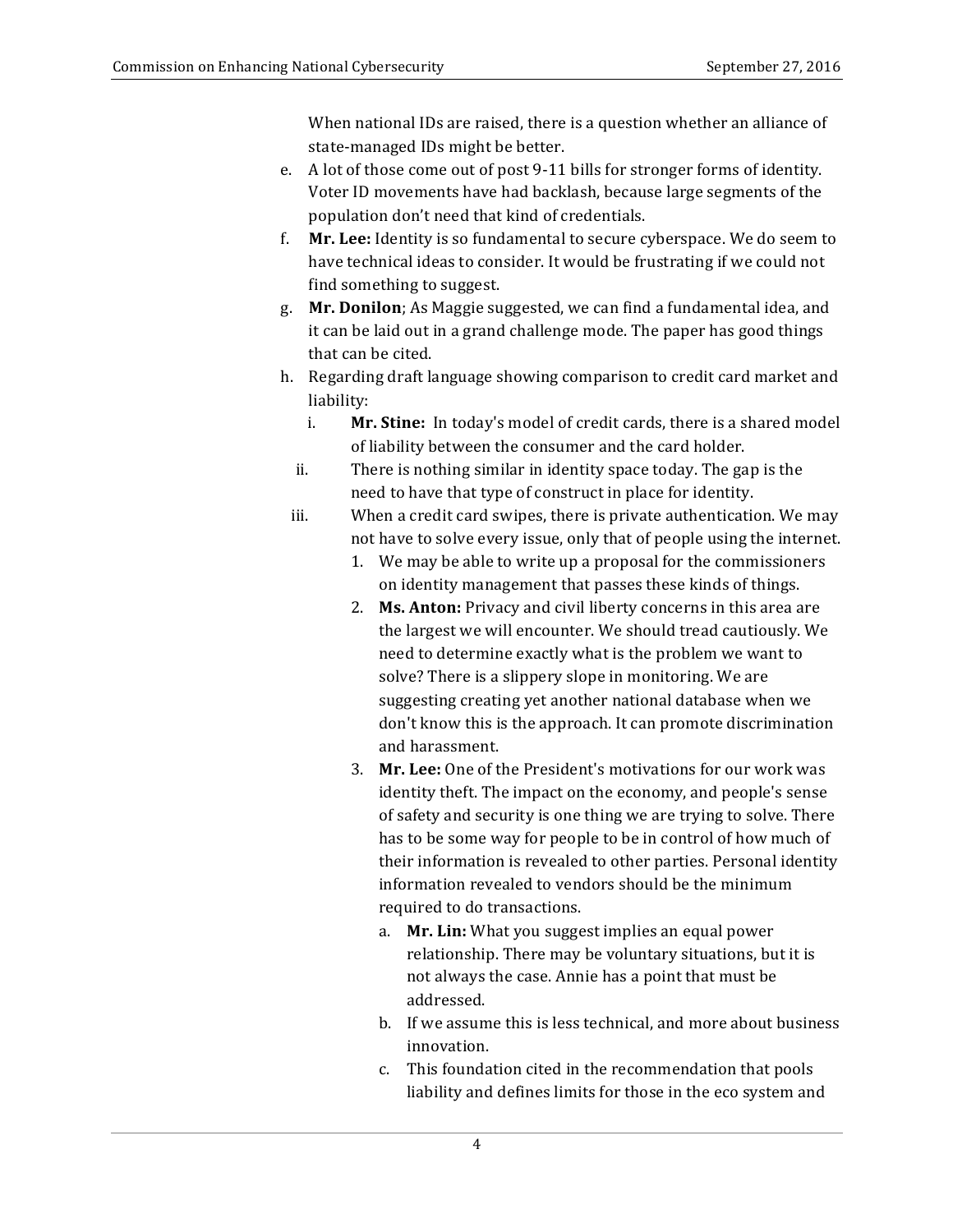be subject to certain requirements such as minimum exposure, etc. Could that be enough to drive early adoption?

- d. **Mr. Gallagher:** We need something to drive innovations. It could involve private sector identity brokers. It could be a powerful way to push this.
- 4. It involves how to increase consumer demand through awareness and easier solutions for a variety of online transactions.
- 5. The foundation could have a number of functions. It could be a customer advocate. It might also hold certification. It may ensure quality control. It put some muscle in a voluntary system.
- 6. There are a series of issues: Businesses, civil liberties, and privacy. There needs to be some way to ensure integrity of networks. Need a recommendation to drive policy and technologies. The individual decides what they provide. There must be some way to ensure identities of individuals for transactions.
- 7. **Ms. Anton:** It is a great example of why we need a chief privacy officer for the government, possibly OMB.
- 8. Mr. Donilon: We could have a recommendation from the commission. Thoughts on the privacy position in the draft?
	- a. Mr. Alexander: More along the lines of, just because something is legal, doesn't mean we should do it. We need someone in the government to advocate that idea.
	- b. In the system we are talking about, does that get us in a zone where a chief privacy officer could work with it? Yes, it gets in the right direction.
- 9. Mr. Lin: It doesn't really say people don't have to use this system at all. There is a community that will object to use of any mandatory system.
- 10. **Mr. Stine:** Opting in is not expressed as clearly in the draft section as it could be. It was implied in Mr. Alexander's comments. Mr. Lin has a good point.
- 11. **Mr. Lin:** It must be discussed in terms of factors of power.
- 12. Any sense of US government control over identities in cyberspace operates in a global context. We should be aware of the appearances of what we're doing outside the US.
- 13. Mr. Lin: Can the US government revoke credentials and make people disappear?